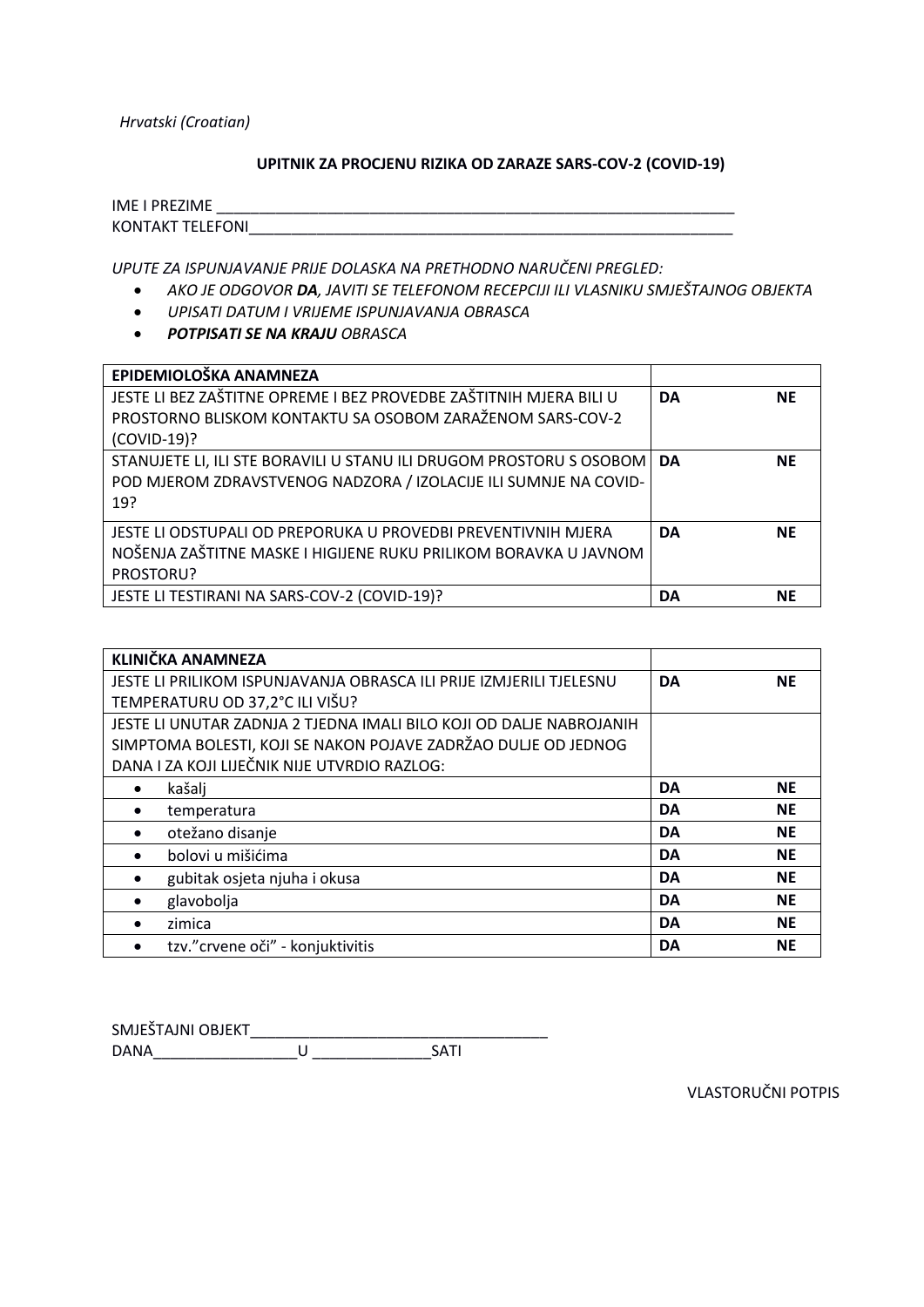*Engleski (English)*

### **SARS-COV-2 (COVID-19) RISK ASSESSMENT QUESTIONNAIRE**

NAME AND SURNAME \_\_\_\_\_\_\_\_\_\_\_\_\_\_\_\_\_\_\_\_\_\_\_\_\_\_\_\_\_\_\_\_\_\_\_\_\_\_\_\_\_\_\_\_\_\_\_\_\_\_\_\_\_\_\_\_\_\_\_\_\_ CONTACT PHONE NUMBERS

*INSTRUCTIONS FOR COMPLETION:*

- *IF THE ANWSER IS YES, PLEASE CALL THE RECEPTION OR THE OWNER OF THE ACOMMODATION ESTABLISHMENT*
- *FILL IN THE DATE AND TIME OF COMPLETING THE FORM*
- *SIGN THE BOTTOM OF THE FORM*

| <b>EPIDEMILOGICAL ANAMNESIS</b>                                        |            |           |
|------------------------------------------------------------------------|------------|-----------|
| WERE YOU IN CLOSE CONTACT WITH A PERSON INFECTED WITH SARS-COV-2   YES |            | <b>NO</b> |
| (COVID-19) WITHOUT PROTECTIVE EQUIPMENT OR FAILING TO CARRY OUT        |            |           |
| <b>PROTECTIVE MEASURES?</b>                                            |            |           |
| DO YOU LIVE OR HAVE STAYED IN AN APARTMENT OR IN OTHER SPACE           | <b>YES</b> | <b>NO</b> |
| WITH A PERSON UNDER A MEDICAL SUPERVISION / ISOLATION MEASURE          |            |           |
| OR SUSPICION OF COVID-19?                                              |            |           |
| DID YOU DEVIATE FROM THE RECOMMEDATIONS OF CARRYING OUT                | <b>YES</b> | <b>NO</b> |
| PREVENTIVE MEASURES OF WEARING A PROTECTIVE MASK AND                   |            |           |
| MAINTAINING HAND HYGIENE WHILE BEING IN PUBLIC SPACES?                 |            |           |
| HAVE YOU BEEN TESTED FOR SARS-COV-2 (COVID-19)?                        | <b>YES</b> | <b>NO</b> |

| <b>CLINICAL ANAMNESIS</b>                                       |            |           |
|-----------------------------------------------------------------|------------|-----------|
| WHEN YOU MEASURED YOUR TEMPERATURE WHILE OR BEFORE              | <b>YES</b> | <b>NO</b> |
| COMPLETING THIS FORM, WAS IT 37.2 <sup>o</sup> C OR HIGHER?     |            |           |
| DID YOU HAVE ANY OF THE BELOW MENTIONED SYMPTOMS WITHIN THE     |            |           |
| LAST 2 WEEKS THAT LASTED LONGER THAN ONE DAY AFTER MANIFESTING, |            |           |
| THE CAUSE OF WHICH THE PHYSICIAN COULD NOT IDENTIFY:            |            |           |
| cough<br>٠                                                      | <b>YES</b> | <b>NO</b> |
| fever<br>$\bullet$                                              | <b>YES</b> | <b>NO</b> |
| difficulty breathing<br>$\bullet$                               | <b>YES</b> | <b>NO</b> |
| muscle pain<br>$\bullet$                                        | <b>YES</b> | <b>NO</b> |
| loss of smell and taste<br>$\bullet$                            | <b>YES</b> | <b>NO</b> |
| headache<br>$\bullet$                                           | <b>YES</b> | <b>NO</b> |
| chills<br>$\bullet$                                             | <b>YES</b> | <b>NO</b> |
| 'pink eye' - conjunctivitis                                     | <b>YES</b> | <b>NO</b> |

ACOMMODATION ESTABLISHMENT \_\_\_\_\_\_\_\_\_\_\_\_\_\_\_\_\_\_\_\_\_\_\_\_\_\_\_\_\_\_\_\_\_\_\_ DATE\_\_\_\_\_\_\_\_\_\_\_\_\_\_\_\_\_AT \_\_\_\_\_\_\_\_\_\_\_\_\_\_HOURS

SIGNATURE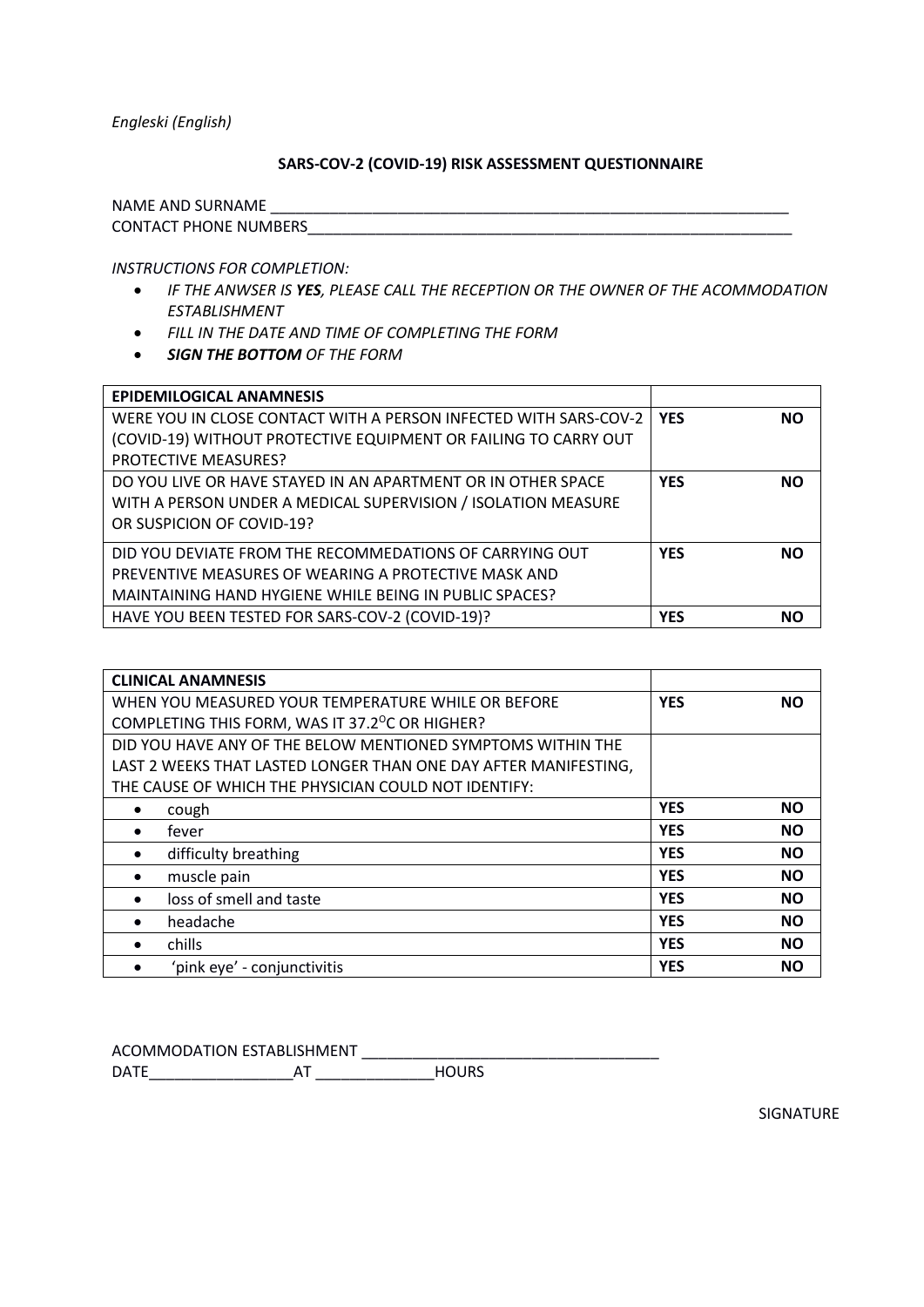Njemački (Deutsch)

### FRAGEBOGEN ZUR RISIKOEINSCHÄTZUNG SARS-COV-2 (COVID-19)

**VOR- UND NACHNAME** 

KONTAKT-TELEFONNUMMERN

ANLEITUNG ZUM AUSFÜLLEN:

- WENN SIE EINE ODER MEHR FRAGEN MIT JA BEANTWORTET HABEN, MELDEN SIE SICH BITTE TELEFONISCH AN DER REZEPTION ODER DEM INHABER DES UNTERKUNFTSOBJEKTS
- DATUM UND ZEIT DES AUSFÜLLENS DES FORMULARS EINTRAGEN
- DAS FORMULAR ZUM SCHLUSS UNTERZEICHNEN

| <b>EPIDEMIOLOGISCHE ANAMNESE</b>                               |    |             |
|----------------------------------------------------------------|----|-------------|
| HATTEN SIE OHNE SCHUTZAUSRÜSTUNG UND OHNE SCHUTZMASSNAHMEN     | JA | <b>NEIN</b> |
| EINEN ENGEREN RÄUMLICHEN KONTAKT ZU EINER PERSON, DIE MIT DEM  |    |             |
| CORONAVIRUS SARS-COV-2 (COVID-19) INFIZIERT WAR?               |    |             |
| WOHNEN SIE, ODER HABEN SIE SICH IN EINER WOHNUNG ODER EINEM    | JA | <b>NEIN</b> |
| ANDEREN RAUM MIT EINER PERSON AUFGEHALTEN, DER GESUNDHEITLICHE |    |             |
| AUFSICHT/ISOLATION ANGEORDNET WURDE ODER BEI DER VERDACHT AUF  |    |             |
| <b>COVID-19 BESTEHT?</b>                                       |    |             |
| SIND SIE VON DEN EMPFEHLUNGEN ZUR DURCHFÜHRUNG VON             | JA | <b>NEIN</b> |
| PRÄVENTIONSMASSNAHMEN DES TRAGENS EINER MASKE UND DER          |    |             |
| HANDHYGIENE BEI EINEM AUFENTHALT AN EINEM ÖFFENTLICHEN ORT     |    |             |
| ABGEWICHEN?                                                    |    |             |
| SIND SIE AUF SARS-COV-2 (COVID-19) GETESTET WORDEN?            | JA | <b>NEIN</b> |

| <b>KLINISCHE ANAMNESE</b>                                         |    |             |
|-------------------------------------------------------------------|----|-------------|
| HABEN SIE ZUM ZEITPUNKT DES AUSFÜLLENS DES FORMULARS ODER ZUVOR   | JA | <b>NEIN</b> |
| EINE KÖRPERTEMPERATUR VON 37,2°C ODER MEHR GEMESSEN?              |    |             |
| HATTEN SIE IN DEN LETZTEN ZWEI WOCHEN EINES DER UNTEN ANGEFÜHRTEN |    |             |
| KRANKHEITSSYMPTOME, DIE NACH ERSCHEINEN LÄNGER ALS EINEN TAG      |    |             |
| ANHIELTEN UND FÜR DIE DER ARZT KEINE URSACHE FESTGESTELLT HAT:    |    |             |
| Husten<br>٠                                                       | JA | <b>NEIN</b> |
| Fieber<br>$\bullet$                                               | JA | <b>NEIN</b> |
| Atemnot<br>$\bullet$                                              | JA | <b>NEIN</b> |
| Muskelschmerzen<br>$\bullet$                                      | JA | <b>NEIN</b> |
| Verlust des Geschmacks-/Geruchssinnes<br>$\bullet$                | JA | <b>NEIN</b> |
| Kopfschmerzen<br>$\bullet$                                        | JA | <b>NEIN</b> |
| Schüttelfrost<br>٠                                                | JA | <b>NEIN</b> |
| sog. "rote Augen" - Bindehautentzündung                           | JA | <b>NEIN</b> |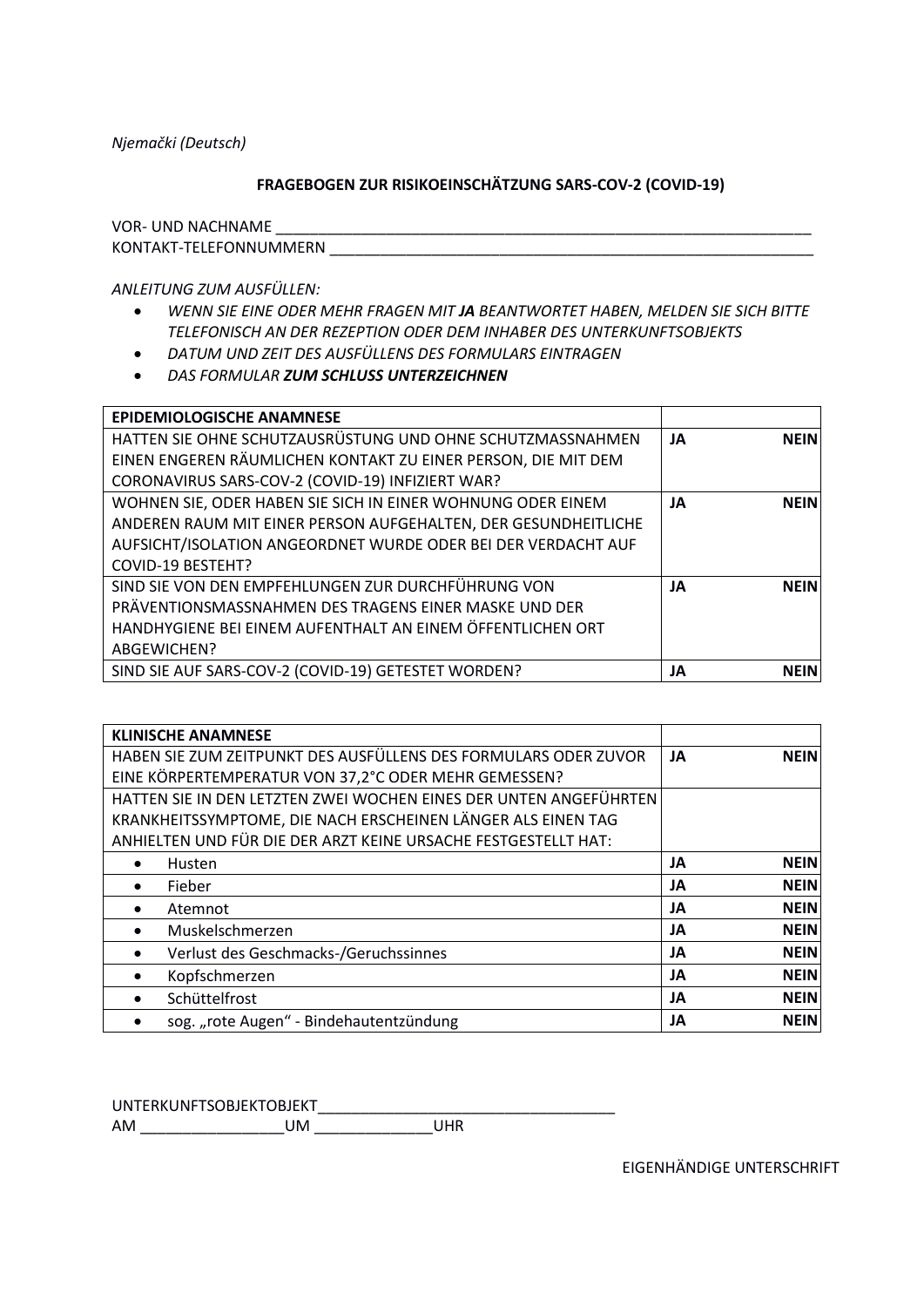Talijanski (Italian)

### QUESTIONARIO PER VALUTARE IL RISCHIO DEL CONTAGIO DA SARS-COV-2 (COVID-19)

NOME E COGNOME ET ANNO 1999 ANNO 1999 ANNO 1999 ANNO 1999 ANNO 1999 ANNO 1999 ANNO 1999 ANNO 1999 ANNO 1999 AN

NUMERI TELEFONICI DI CONTATTO

ISTRUZIONI PER LA COMPILAZIONE DEL QUESTIONARIO:

- SE LA RISPOSTA È SÌ, CHIAMARE LA RECEPTION O IL PROPRIETARIO DELLA STRUTTURA RICETTIVA  $\bullet$
- · INDICARE LA DATA E L'ORA DI COMPILAZIONE DEL QUESTIONARIO
- APPORRE LA PROPRIA FIRMA IN CALCE AL QUESTIONARIO

| <b>ANAMNESI EPIDEMIOLOGICA</b>                                      |                 |  |
|---------------------------------------------------------------------|-----------------|--|
| PRIVO DEI DISPOSITIVI DI PROTEZIONE INDIVIDUALE E SENZA ADOTTARE    | SÌ<br><b>NO</b> |  |
| ALCUNA MISURA DI PREVENZIONE, SONO STATO A STRETTO CONTATTO CON     |                 |  |
| UNA PERSONA AFFETTA DA SARS-COV-2 (COVID-19)?                       |                 |  |
| CONVIVO O HO SOGGIORNATO NELLA STESSA ABITAZIONE O IN UN ALTRO      | SÌ<br><b>NO</b> |  |
| SPAZIO CHIUSO CON PERSONE SOTTOPOSTE A SPECIALE REGIME SANITARIO /  |                 |  |
| ISOLAMENTO O CON PERSONE CHE SI SOSPETTA SIANO AFFETTE DA COVID-19? |                 |  |
| HO SOGGIORNATO IN UN LUOGO PUBBLICO SENZA RISPETTARE LE             | SÌ<br><b>NO</b> |  |
| RACCOMANDAZIONI CIRCA L'ADOZIONE DELLE MISURE DI PREVENZIONE,       |                 |  |
| COME L'USO DELLA MASCHERINA E L'IGIENE DELLE MANI?                  |                 |  |
| HO FATTO IL TEST PER IL SARS-COV-2 (COVID-19)?                      | SÌ<br><b>NO</b> |  |
|                                                                     |                 |  |

| <b>ANAMNESI CLINICA</b>                                         |    |           |
|-----------------------------------------------------------------|----|-----------|
| HO MISURATO LA FEBBRE MENTRE COMPILAVO O PRIMA DELLA            | SÌ | <b>NO</b> |
| COMPILAZIONE DEL QUESTIONARIO ED AVEVO ALMENO 37,2°C?           |    |           |
| HO AVVERTITO NELLE ULTIME 2 SETTIMANE E PER PIÙ DI UNA GIORNATA |    |           |
| UNO DEI SOTTO ELENCATI SINTOMI DELLA MALATTIA CHE, PERÒ, NON È  |    |           |
| STATO RICONOSCIUTO COME TALE DAL MIO MEDICO CURANTE:            |    |           |
| tosse                                                           | SÌ | <b>NO</b> |
| febbre<br>$\bullet$                                             | SÌ | <b>NO</b> |
| difficoltà respiratorie<br>$\bullet$                            | SÌ | <b>NO</b> |
| dolori muscolari<br>$\bullet$                                   | SÌ | <b>NO</b> |
| perdita dell'olfatto e del gusto<br>٠                           | SÌ | <b>NO</b> |
| mal di testa<br>$\bullet$                                       | SÌ | <b>NO</b> |
| brividi di freddo<br>٠                                          | SÌ | <b>NO</b> |
| occhi arrossati - congiuntivite                                 | SÌ | <b>NO</b> |

|             | NOME DELLA STRUTTURA RICETTIVA |  |
|-------------|--------------------------------|--|
| <b>DATA</b> | ∩RF                            |  |

FIRMA AUTOGRAFA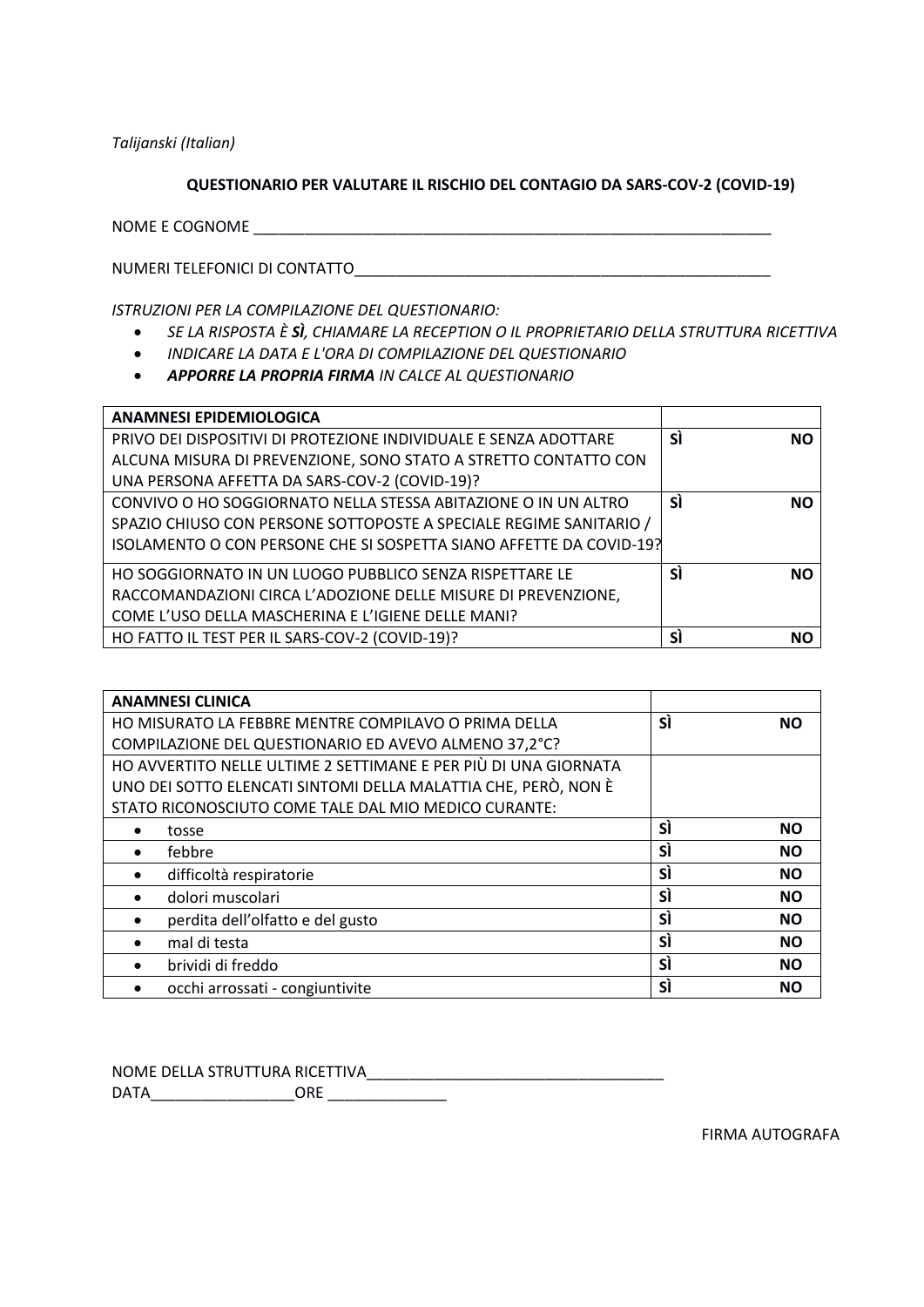Slovenski (Slovenian)

# VPRAŠALNIK ZA OCENO TVEGANJA ZA OKUŽBO S SARS-COV-2 (COVID-19)

| <b>IME IN PRIIMEK</b>     |  |
|---------------------------|--|
| <b>KONTAKTNI TELEFONI</b> |  |

NAVODILA ZA IZPOLNJEVANJE:

- ČE JE ODGOVOR **DA**, SE JAVITE PO TELEFONU RECEPCIJI ALI LASTNIKU NAMESTITVENEGA  $\bullet$ **OBJEKTA**
- · VPISATI DATUM IN ČAS IZPOLNJEVANJA OBRAZCA
- PODPIŠITE SE NA KONCU OBRAZCA

| EPIDEMIOLOŠKA ANAMNEZA                                                      |           |           |
|-----------------------------------------------------------------------------|-----------|-----------|
| ALI STE BILI V TESNEM STIKU Z OSEBO OKUŽENO S SARS-COV-2 (COVID-19) BREZ    | DA        | <b>NE</b> |
| ZAŠČITNE OPREME IN BREZ IZVAJANJA ZAŠČITNIH UKREPOV?                        |           |           |
| ČE ŽIVITE ALI STE BILI SKUPAJ V STANOVANJU ALI V DRUGEM PROSTORU Z          | <b>DA</b> | <b>NE</b> |
| OSEBO, KI JE POD ZDRAVSTVENIM NADZOROM/V IZOLACIJI ALI S SUMOM NA           |           |           |
| COVID-19?                                                                   |           |           |
| ALI STE ODSTOPALI OD PRIPOROČIL ZA IZVAJANJE PREVENTIVNIH UKREPOV, KOT S DA |           | <b>NE</b> |
| UPORABA ZAŠČITNE MASKE IN HIGIENA ROK, KO STE BILI V JAVNEM PROSTORU?       |           |           |
| ALI STE TESTIRANI ZA SARS-COV-2 (COVID-19)?                                 | DA        | <b>NE</b> |

| <b>KLINIČNA ANAMNEZA</b>                                            |           |           |
|---------------------------------------------------------------------|-----------|-----------|
| ALI STE PRI IZPOLNJEVANJU OBRAZCA ALI PRED TEM IZMERILI TELESNO     | <b>DA</b> | <b>NE</b> |
| TEMPERATURO IN JE BILA 37,2°C ALI VIŠJA?                            |           |           |
| ALI STE V ZADNJIH DVEH TEDNIH IMELI KATERI KOLI OD SPODAJ NAVEDENIH |           |           |
| SIMPTOMOV BOLEZNII, KI JE POTEM TRAJAL VEČ KOT EN DAN IN ZA         |           |           |
| KATEREGA ZDRAVNIK NI UGOTOVIL RAZLOGA:                              |           |           |
| kašelj<br>٠                                                         | <b>DA</b> | <b>NE</b> |
| temperatura<br>$\bullet$                                            | <b>DA</b> | <b>NE</b> |
| težko dihanje<br>$\bullet$                                          | <b>DA</b> | <b>NE</b> |
| bolečine v mišicah<br>$\bullet$                                     | <b>DA</b> | <b>NE</b> |
| izguba čuta za vonj in okus<br>$\bullet$                            | <b>DA</b> | <b>NE</b> |
| glavobol<br>$\bullet$                                               | <b>DA</b> | <b>NE</b> |
| mrzlica<br>$\bullet$                                                | <b>DA</b> | <b>NE</b> |
| tako imenovane "rdeče oči" - konjuktivitis<br>$\bullet$             | DA        | <b>NE</b> |

| NAMESTITVENI OBJEKT |               |
|---------------------|---------------|
| <b>DATUM</b>        | (VPIŠITE ČAS) |

LASTNOROČNI PODPIS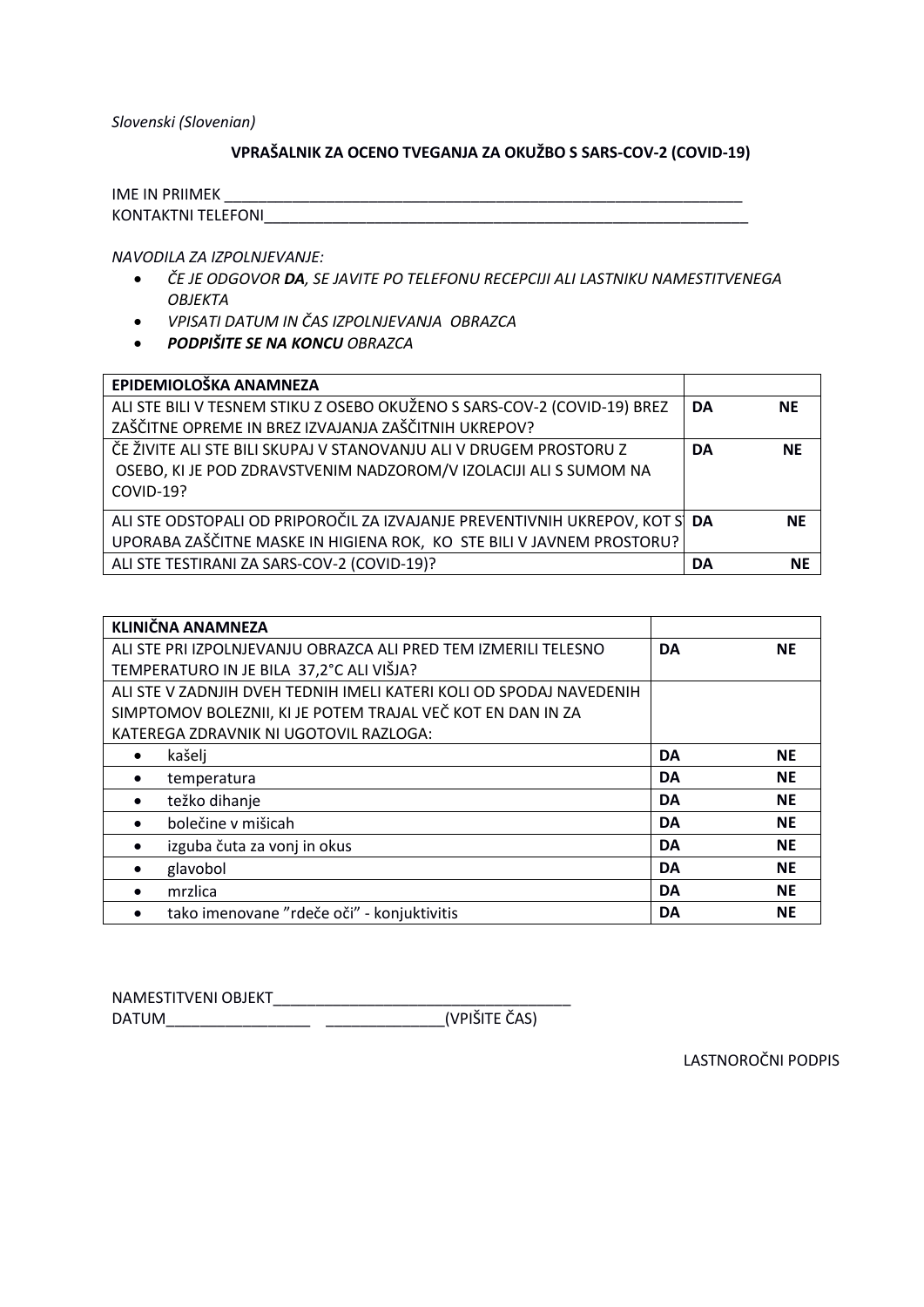*Poljski (Polish)*

#### **ANKIETA OCENY RYZYKA ZAKAŻENIA SARS-COV-2 (COVID-19)**

| <b>IMIE I NAZWISKO</b>     |  |
|----------------------------|--|
| <b>TELEFONY KONTAKTOWE</b> |  |

*INSTRUKCJE DOTYCZĄCE WYPEŁNIENIA:*

- *W PRZYPADKU ODPOWIEDZI TAK, PROSIMY O KONTAKT TELEFONICZNY Z RECEPCJĄ LUB WŁAŚCICIELEM OBIEKTU ZAKWATEROWANIA*
- *WPISAĆ DATĘ I GODZINĘ WYPEŁNIENIA FORMULARZA*
- *NA KOŃCU FORMULARZA NALEŻY SIĘ PODPISAĆ*

| <b>WYWIAD EPIDEMIOLOGICZNY</b>                                  |            |            |
|-----------------------------------------------------------------|------------|------------|
| CZY MIAŁ PAN/PANI BEZ ŚRODKÓW OCHRONNYCH I BEZ WDROŻONYCH       | <b>TAK</b> | <b>NIE</b> |
| ŚRODKÓW BEZPIECZEŃSTWA BLISKI KONTAKT PRZESTRZENNY Z OSOBĄ      |            |            |
| ZARAŻONĄ SARS-COV-2 (COVID-19)?                                 |            |            |
| CZY MIESZKA PAN/PANI LUB PRZEBYWAŁ PAN/PANI W MIESZKANIU LUB    | <b>TAK</b> | <b>NIE</b> |
| INNYM MIEJSCU Z OSOBĄ OBJĘTĄ NADZOREM EPIDEMIOLOGICZNYM/        |            |            |
| IZOLACJĄ, BĄDŹ PODEJRZANĄ O COVID-19?                           |            |            |
| CZY ZLEKCEWAŻYŁ PAN/PANI ZALECENIA DOTYCZĄCE REALIZACJI ŚRODKÓW | <b>TAK</b> | <b>NIE</b> |
| ZAPOBIEGAWCZYCH W POSTACI NOSZENIA MASECZKI OCHRONNEJ I HIGIENY |            |            |
| RAK PRZY POBYCIE W MIEJSCU PUBLICZNYM?                          |            |            |
| CZY MIAŁ PAN/PANI WYKONANY TEST NA SARS-COV-2 (COVID-19)?       | <b>TAK</b> | <b>NIE</b> |

| <b>WYWIAD KLINICZNY</b>                                        |            |            |
|----------------------------------------------------------------|------------|------------|
| CZY PRZY WYPEŁNIANIU FORMULARZA LUB WCZEŚNIEJ ODNOTOWAŁ        | <b>TAK</b> | <b>NIE</b> |
| PAN/PANI TEMPERATURE CIAŁA 37,2°C ALBO WYŻSZĄ?                 |            |            |
| CZY W OSTATNICH DWÓCH TYGODNIACH MIAŁ PAN/PANI KTÓREŚ Z        |            |            |
| WYMIENIONYCH OBJAWÓW CHOROBY, KTÓRE PO POJAWIENIU SIĘ          |            |            |
| UTRZYMAŁY SIĘ DŁUŻEJ NIŻ JEDEN DZIEŃ I PRZY KTÓRYCH LEKARZ NIE |            |            |
| <b>USTALIŁ PRZYCZYNY:</b>                                      |            |            |
| kaszel                                                         | <b>TAK</b> | <b>NIE</b> |
| temperatura<br>$\bullet$                                       | <b>TAK</b> | <b>NIE</b> |
| trudności w oddychaniu<br>$\bullet$                            | <b>TAK</b> | <b>NIE</b> |
| bóle mięśni<br>$\bullet$                                       | <b>TAK</b> | <b>NIE</b> |
| utrata węchu i smaku<br>$\bullet$                              | <b>TAK</b> | <b>NIE</b> |
| ból głowy<br>$\bullet$                                         | <b>TAK</b> | <b>NIE</b> |
| dreszcze<br>$\bullet$                                          | <b>TAK</b> | <b>NIE</b> |
| tzw. "czerwone oczy" - zapalenie spojówek<br>$\bullet$         | <b>TAK</b> | <b>NIE</b> |

OBIEKT ZAKWATEROWANIA \_\_\_\_\_\_\_\_\_\_\_\_\_\_\_\_\_\_\_\_\_\_\_\_\_\_\_\_\_\_\_\_\_\_\_

DNIA\_\_\_\_\_\_\_\_\_\_\_\_\_\_\_\_\_O GODZ.\_\_\_\_\_\_\_\_\_\_\_\_\_\_

WŁASNORĘCZNY PODPIS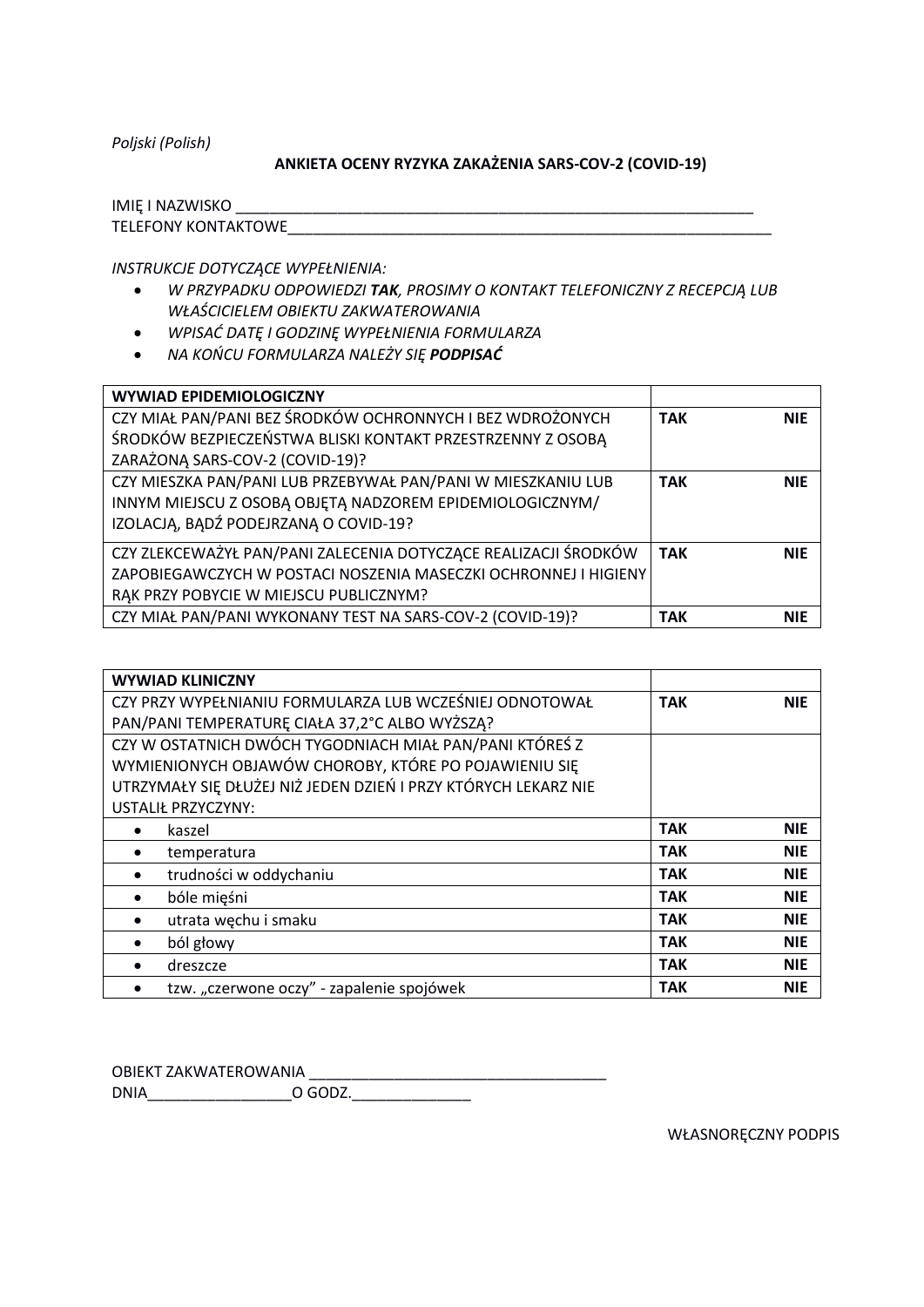Češki (Czech)

## DOTAZNÍK KVŮLI OMEZENÍ RIZIKA NÁKAZY VIREM SARS-COV-2 (COVID-19)

POKYNY PRO VYPLNĚNÍ:

- POKUD JE ODPOVĚĎ ANO, KONTAKTUJTE TELEFONICKY RECEPCI NEBO MAJITELE UBYTOVACÍHO ZAŘÍZENÍ
- · UVÉST DATUM A ČAS VYPLNĚNÍ FORMULÁŘE
- PROSÍME PODEPIŠTE SE NA KONCI FORMULÁŘE

| EPIDEMIOLOGICKÁ ANAMNÉZA                                                                                                                                   |            |           |
|------------------------------------------------------------------------------------------------------------------------------------------------------------|------------|-----------|
| BYLI JSTE V PROSTOROVĚ BLÍZKÉM KONTAKTU S OSOBOU NAKAŽENOU<br>VIREM SARS-COV-2 (COVID-19) BEZ OCHRANNÉHO VYBAVENÍ A BEZ<br>PROVEDENÍ OCHRANNÝCH OPATŘENÍ?  | <b>ANO</b> | <b>NE</b> |
| BYDLÍTE NEBO JSTE POBÝVALI V BYTĚ NEBO JINÉ MÍSTNOSTI S OSOBOU,<br>KTERÉ BYLO ULOŽENO OPATŘENÍ ZDRAVOTNÍHO DOZORU / IZOLACE NEBO<br>PODEZŘENÍ NA COVID-19? | <b>ANO</b> | <b>NE</b> |
| NEDODRŽOVALI JSTE DOPORUČENÍ OHLEDNĚ PROVÁDĚNÍ PREVENTIVNÍCH<br>OPATŘENÍ POUŽÍVÁNÍ ROUŠKY A HYGIENY RUKOU BĚHEM ZDRŽOVÁNÍ SE VE<br>VEŘEJNÝCH PROSTORÁCH?   | <b>ANO</b> | <b>NE</b> |
| JSTE TESTOVÁNI NA SARS-COV-2 (COVID-19)?                                                                                                                   | <b>ANO</b> | <b>NE</b> |

| KLINICKÁ ANAMNÉZA                                                |            |           |
|------------------------------------------------------------------|------------|-----------|
| NAMĚŘILI JSTE PŘI VYPLNĚNÍ FORMULÁŘE NEBO DŘÍVE TĚLESNOU TEPLOTU | <b>ANO</b> | <b>NE</b> |
| 37,2°C NEBO VYŠŠÍ?                                               |            |           |
| MĚLI JSTE BĚHEM POSLEDNÍCH 2 TÝDNŮ NĚKTERÝ Z NÍŽE UVEDENÝCH      |            |           |
| SYMPTOMŮ NEMOCI, KTERÝ PO OBJEVENÍ ZŮSTAL DÉLE NEŽ JEDEN DEN A   |            |           |
| ZA KTERÝ NEBYLA LÉKAŘEM USTANOVENA PŘÍČINA JEHO VZNIKU:          |            |           |
| kašel<br>٠                                                       | <b>ANO</b> | <b>NE</b> |
| zvýšená teplota<br>$\bullet$                                     | <b>ANO</b> | <b>NE</b> |
| ztížené dýchání<br>$\bullet$                                     | <b>ANO</b> | <b>NE</b> |
| bolesti svalů<br>$\bullet$                                       | <b>ANO</b> | <b>NE</b> |
| ztráta čichu a chuti<br>$\bullet$                                | <b>ANO</b> | <b>NE</b> |
| bolest hlavy<br>$\bullet$                                        | <b>ANO</b> | <b>NE</b> |
| zimnice<br>٠                                                     | <b>ANO</b> | <b>NE</b> |
| tzv. "červené oči" - konjunktivitida<br>$\bullet$                | <b>ANO</b> | <b>NE</b> |

**VLASTNORUČNÍ PODPIS**